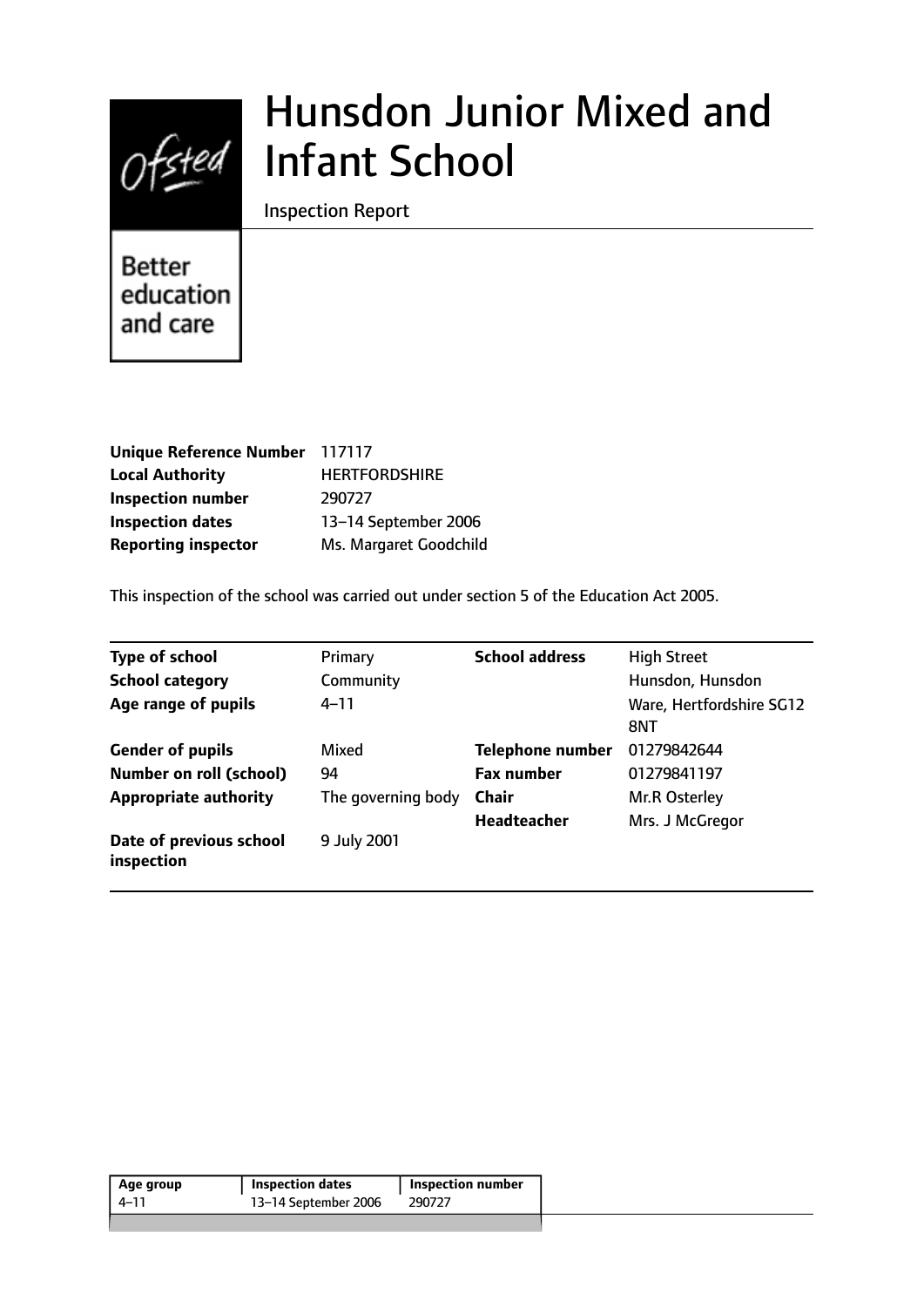© Crown copyright 2006

Website: www.ofsted.gov.uk

This document may be reproduced in whole or in part for non-commercial educational purposes, provided that the information quoted is reproduced without adaptation and the source and date of publication are stated.

Further copies of this report are obtainable from the school. Under the Education Act 2005, the school must provide a copy of this report free of charge to certain categories of people. A charge not exceeding the full cost of reproduction may be made for any other copies supplied.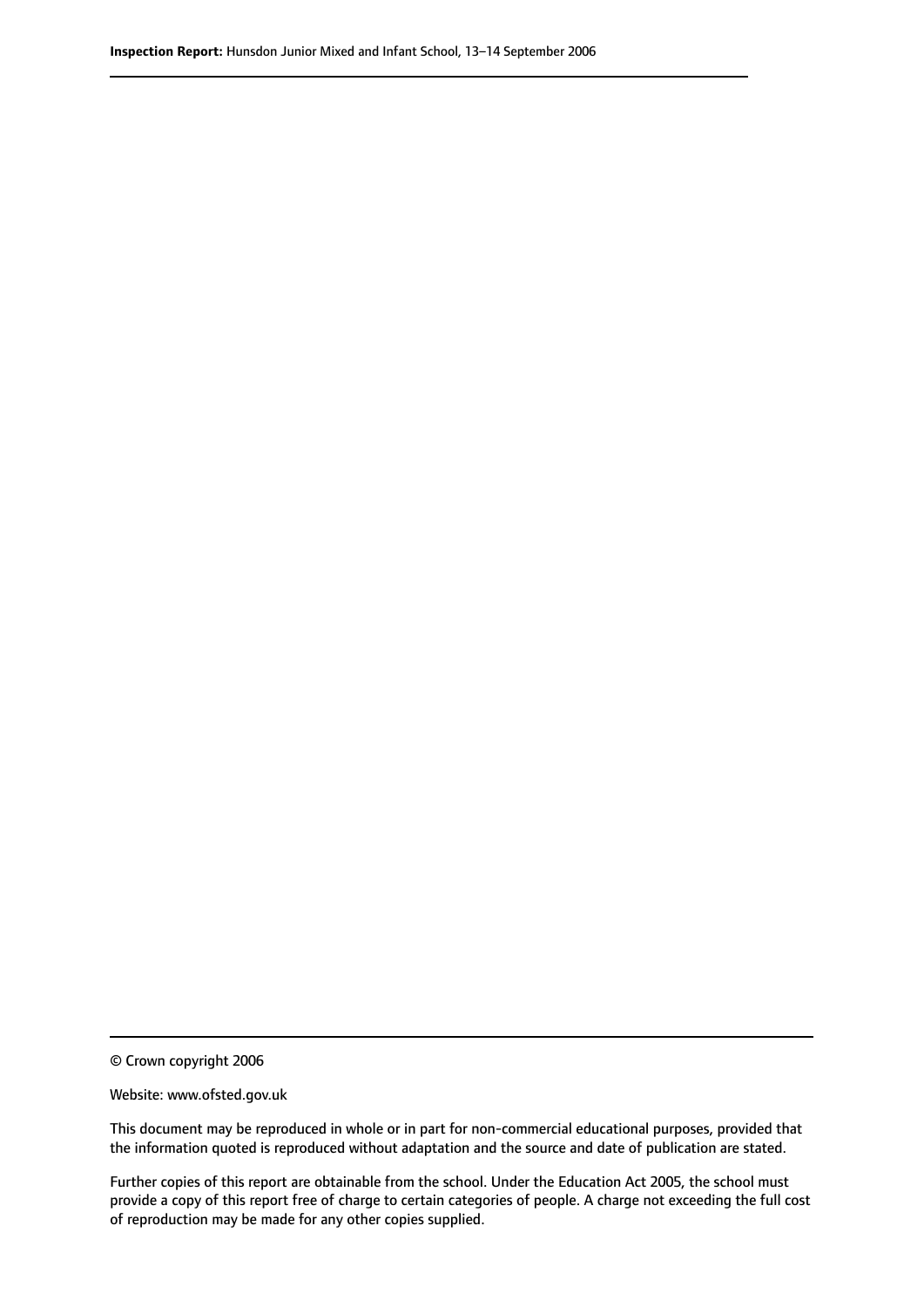# **Introduction**

The inspection was carried out by an Additional Inspector.

## **Description of the school**

Pupils join this small village school with broadly average attainment and come from mixed social backgrounds. Fewer pupils have learning difficulties or are eligible for free school meals than in most other schools. A small number of pupils are of minority ethnic heritage.

## **Key for inspection grades**

| Grade 1 | Outstanding  |
|---------|--------------|
| Grade 2 | Good         |
| Grade 3 | Satisfactory |
| Grade 4 | Inadequate   |
|         |              |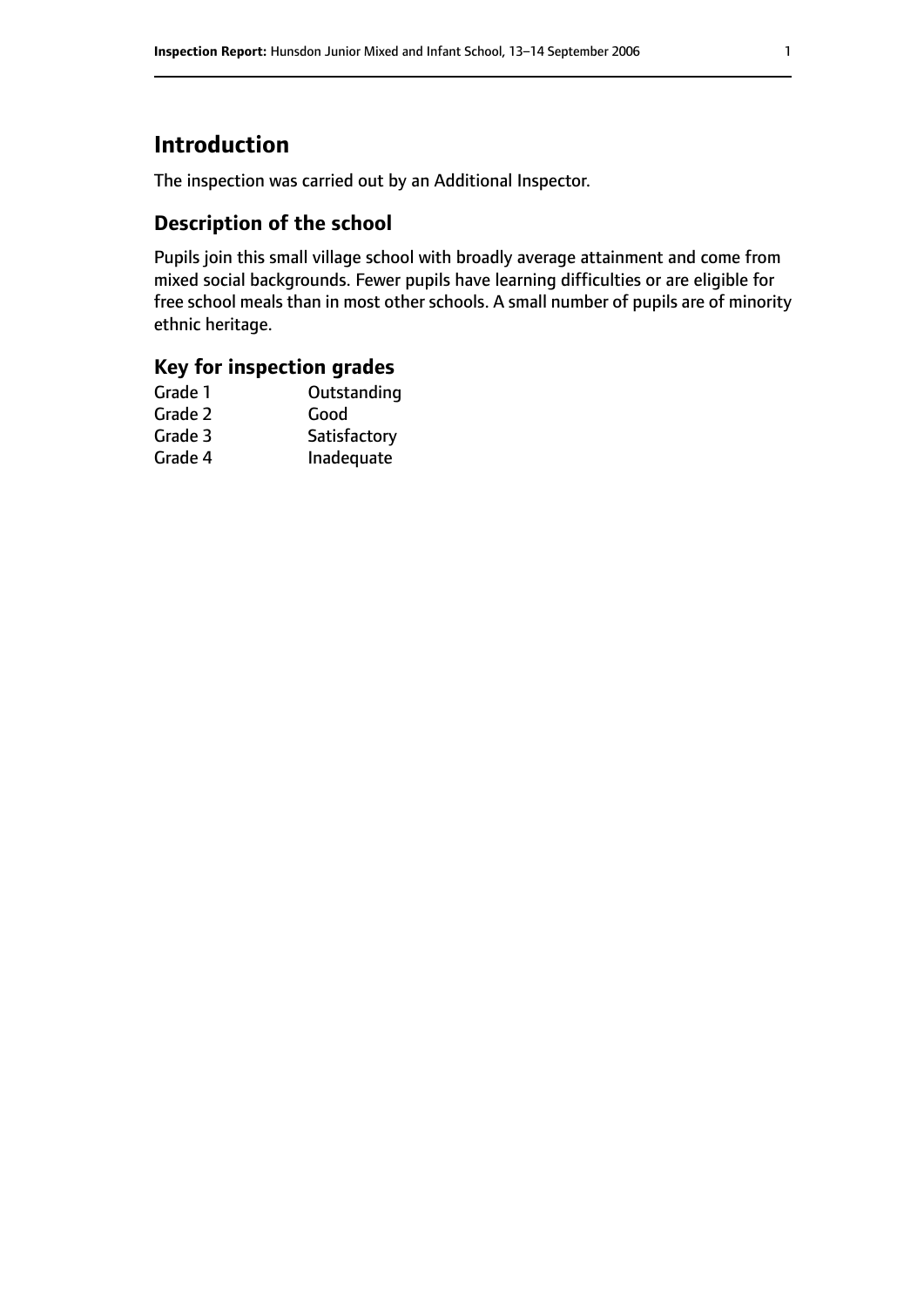## **Overall effectiveness of the school**

#### **Grade: 2**

This is a good school that is deservedly popular with pupils and parents. Parents believe that the headteacher is 'a credit to the school' and 'genuinely wants what is best for all the children'. Her outstanding interpersonal skills have enabled her to establish a very strong partnership between staff, governors and parents and many members of the local community, so that they all work together to the benefit of the pupils. This, particularly, has had a really positive effect on how pupils are cared for and on their personal development, which is outstanding. Pupils' learn and grow in a lovely atmosphere, which is both relaxed and purposeful, and have outstanding relationships with each other and with the staff. Children get off to a wonderful start in the Nursery and Reception class, because the teacher and nursery nurse combine high expectations with great sensitivity to the feelings and needs of individual children. Throughout the school, all the adults do their best to make sure pupils know that they matter. Pupils say that school is fun and talk with enthusiasm about all the opportunities provided. Parents express a high level of satisfaction and particularly appreciate the fact that their children are happy and enjoy school so much. Pupils achieve well and reach above average standards because teaching is good overall and the curriculum is matched well to their interests. The amount of support they receive from experienced teaching assistants and from members of the local community, who regularly help in the classroom, also contributes significantly to the progress that they make personally and academically. Teachers have good subject knowledge, use questioning well to deepen pupils' thinking and involve parents as active partners in their children's learning. They are usually clear about what they expect pupils to learn, and take into account at least what each year group in the class should achieve. However, they do not always communicate this to pupils in enough detail or get them to think sufficiently about how much they have learned in each lesson. Occasionally, when expectations are not made clear enough, a few boys in Years 1 to 6 behave inappropriately. In Years 1 and 2, although teaching is satisfactory overall, work does not always build well enough on what pupils already know and there are weaknesses, at times, in classroom organisation. The school is led and managed well. The headteacher sets an outstanding example in the way she cares for and about the pupils, always listening and responsive to the needs of every member of the school community. Staff morale is high, teamwork is strong between the teachers and teaching assistants, and all the staff are dedicated to improving the school. Management systems are outstanding in promoting the care and personal development of pupils and good in ensuring their academic achievement. Teachers' work is checked reasonably often but there is not always enough emphasis on what is, and is not, working in the classroom. The finer details of how teachers communicate expectations to pupils, and what those expectations are, do not receive as much attention as they should.

#### **What the school should do to improve further**

- Establish greater consistency in the quality of teaching across the school as a whole, especially by improving the quality of teaching in Years 1 and 2. - Improve the way teachers communicate to pupils exactly what they expect them to learn and how they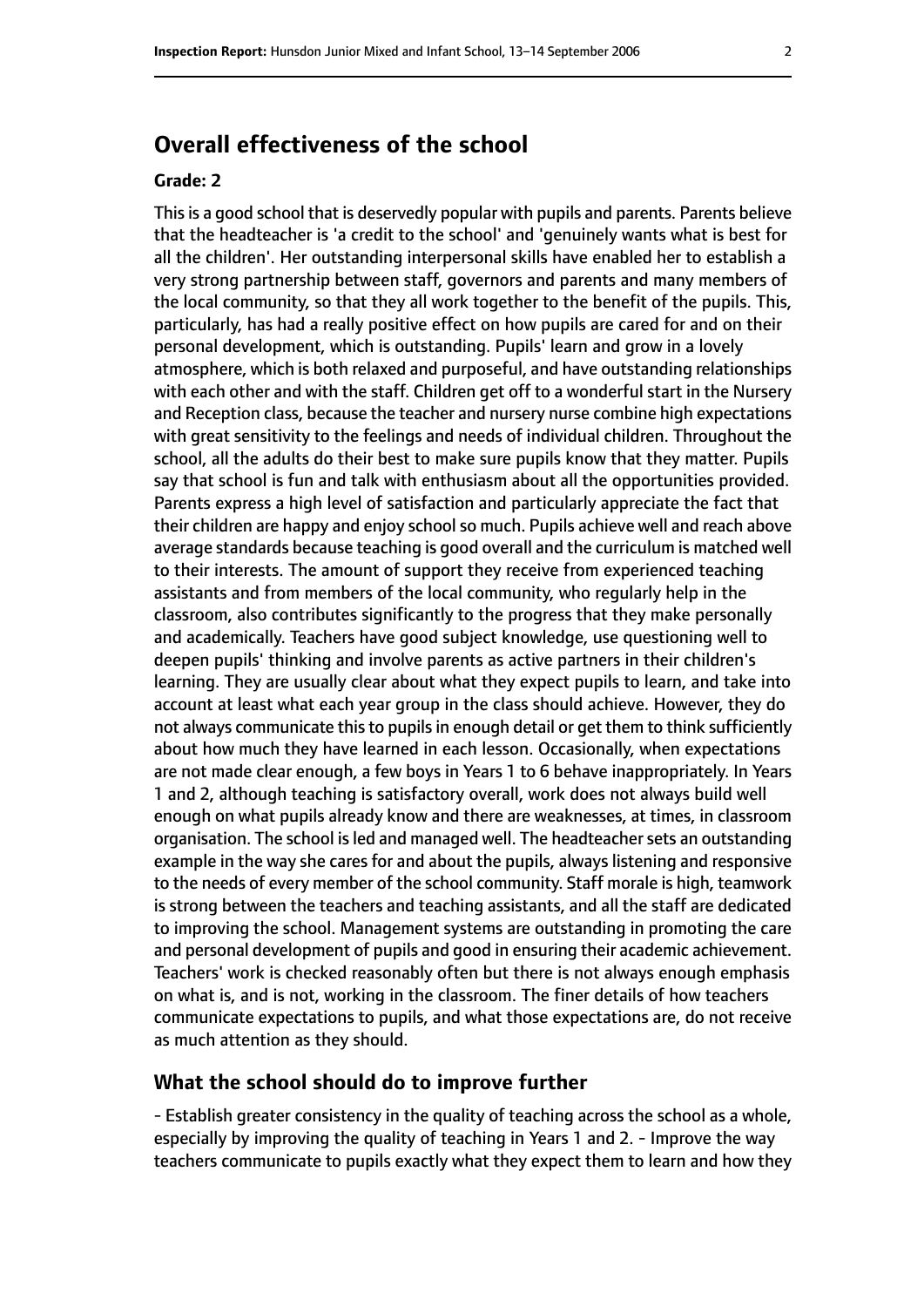could get the best out of the tasks they are given, how they should behave in individual lessons, and involve them more in evaluating their own learning.

## **Achievement and standards**

#### **Grade: 2**

Children in the Nursery and Reception class make outstanding progress in their communication and language skills and in their personal, social and emotional development. They make good progress in other areas. Pupils make satisfactory progress in English, mathematics and science in Years 1 and 2 and good progress in Years 3 to 6. Pupils with learning difficulties and those of minority ethnic heritage achieve well. Pupils' achievement is satisfactory in information and communication technology (ICT) where attainment is broadly average, and outstanding in art, where pupils of all ages produce attractive, imaginative and technically skilled work. Pupils reached above average standards in English, mathematics and science in the recent national tests in Years 2 and 6. Although test results have varied somewhat from year to year, being sometimes average and at other times above average, this variation is largely explained by the small numbers in each year group.

## **Personal development and well-being**

#### **Grade: 1**

This is a happy school where pupils say that learning is fun and pupils outstandingly enjoy coming to school. They describe the school as 'a lovely place to be' and 'like a second family'. They make friends easily and look out for one another. One pupil commented on how his 'feel good moments' have been 'all the time', saying 'there hasn't been a moment that I have felt sad'. Another said that he would 'recommend the school to anyone'. Older pupils support younger ones and pupils readily take responsibility, for instance, contributing their ideas for the development of the wild garden and for making the nutritious lunches even more appealing. Pupils are developing an exceptionally clear understanding of how to achieve a healthy lifestyle and the importance of staying safe. Pupils are aware of moral issues, care about the environment and show respect for others. Pupils' spiritual, moral, social and cultural development are outstanding, and they gain skills that should stand them in good stead in the future. They are polite, thoughtful, lively and responsive. Behaviour is good and outstanding in the Nursery and Reception class. Most pupils behave exceptionally well, although there is occasionally some unhelpful behaviour from a few boys in Years 1 to 6.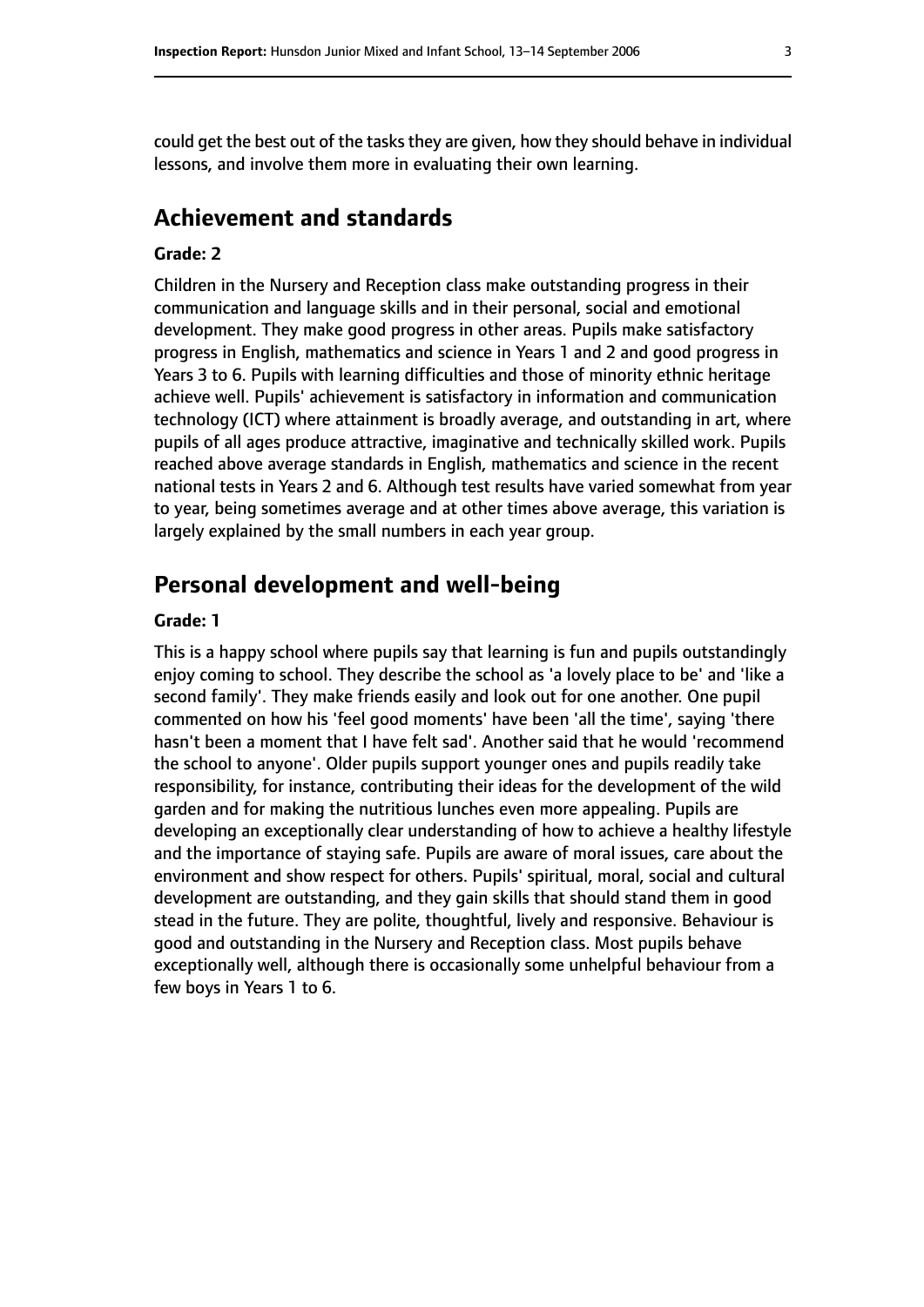## **Quality of provision**

#### **Teaching and learning**

#### **Grade: 2**

Some lessons are outstanding in the Nursery and Reception class, with excellent teamwork between the teacher and nursery nurse. There are outstanding features within teaching in the Year 3 and the Year 4 classes. Teaching is satisfactory in Years 1 and 2, with some shortcomings, and good in Years 5 and 6. Pupils' attainment is checked and recorded appropriately in English, mathematics and science. The way pupils' progress is recorded is developing satisfactorily in other subjects.

#### **Curriculum and other activities**

#### **Grade: 2**

The curriculum enables pupils to achieve well but also to enjoy learning. It has been brought to life by special events such as a Caribbean day, Victorian school day, by work on the environment, by the range of visitors who come into the school and through educational visits. The recently developed wild garden - created and funded by parents and the local community - is beginning to enrich the curriculum further and has the potential to make a magical contribution to pupils' learning and development. The school promotes pupils' literacy and numeracy skills well overall and their ICT skills satisfactorily. There is more work to be done to bring ICT up to the level of English, mathematics and science, but the school is clear about what else needs to be done and has made substantial improvement in this area since the last inspection.

#### **Care, guidance and support**

#### **Grade: 2**

Care, guidance and support are good overall. The school provides outstanding personal care for its pupils. Although its academic support and guidance is good, teachers do not always share enough information with pupils about what they need to do to get the most out of learning. Parents appreciate the way staff 'go the extra mile' in helping pupils and their families. They like the very 'hands-on' approach of the headteacher, who is always ready to listen to pupils' or parents' concerns. The clear commitment to encouraging pupils to treat others with utmost kindness ensures that pupils are generally free from any bullying. Nevertheless the current policy does not always set out procedures clearly enough, although pupils say they are confident that there is always someone they could talk to. The school carefully identifies the needs of individual pupils with learning difficulties, working very closely with external agencies and therapists to support them. It has been extremely successful in including the small number of minority ethnic pupils who have joined the school, and is very careful to safeguard its pupils.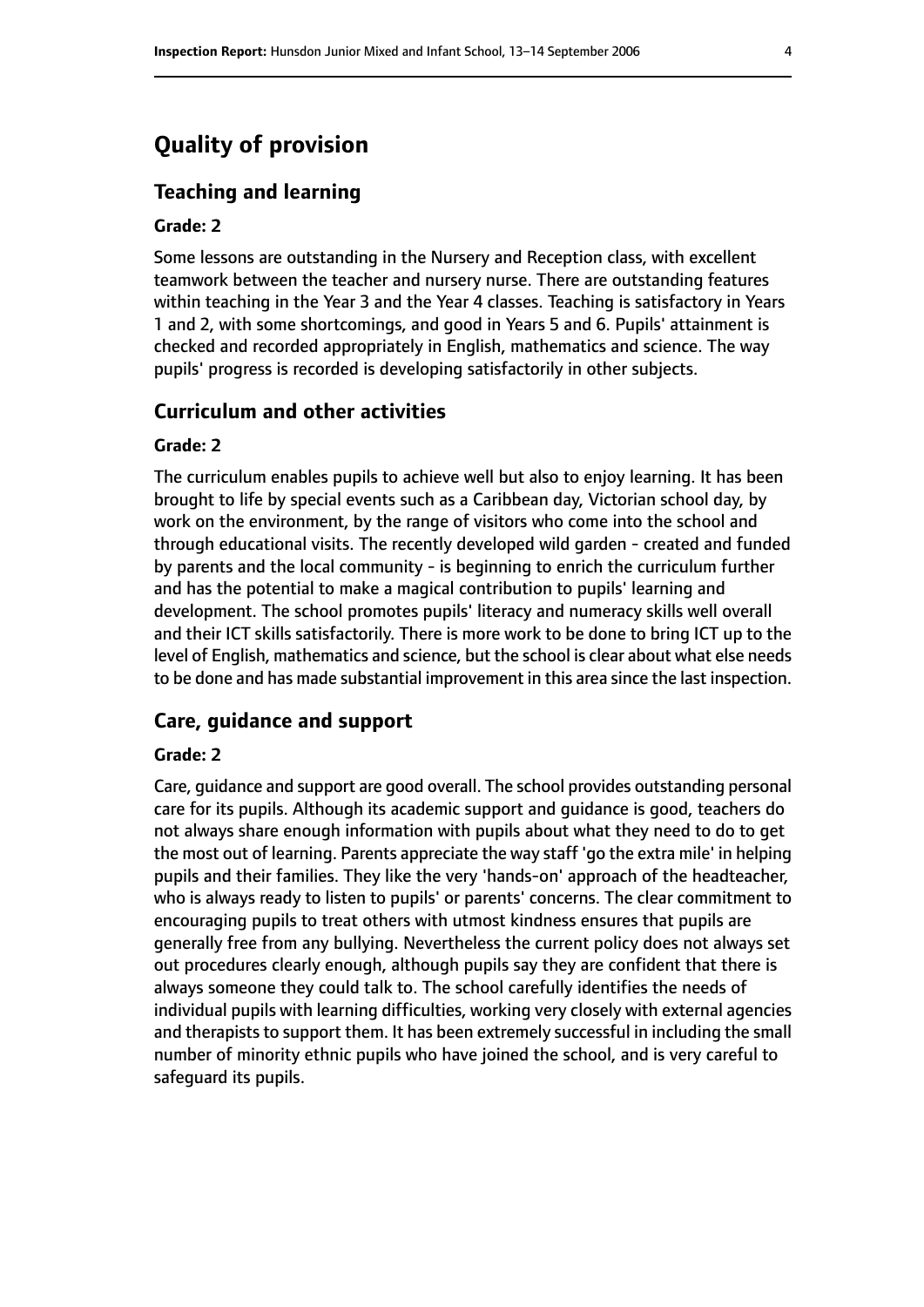## **Leadership and management**

#### **Grade: 2**

The headteacher's leadership is exceptionally effective in ensuring that pupils make outstanding progress in their personal development and she is supported extremely well in this by the staff. Due to the determination and skill of the headteacher, the school has made good improvement since the last inspection and is well placed to improve further. The school is accurate in judging its effectiveness, and staff with responsibilities make a good contribution to pupils' academic achievement. There are clear systems for identifying where pupils are not doing as well as they could, and effective action is taken to support those who need extra help. However, systems for ensuring consistency of teaching across the school are not always rigorous enough. The governing body makes a good contribution to the school. Governors are very supportive and are kept well informed about what is happening by the headteacher. They undertake some visits to school but there is scope to strengthen the way they gather information for themselves.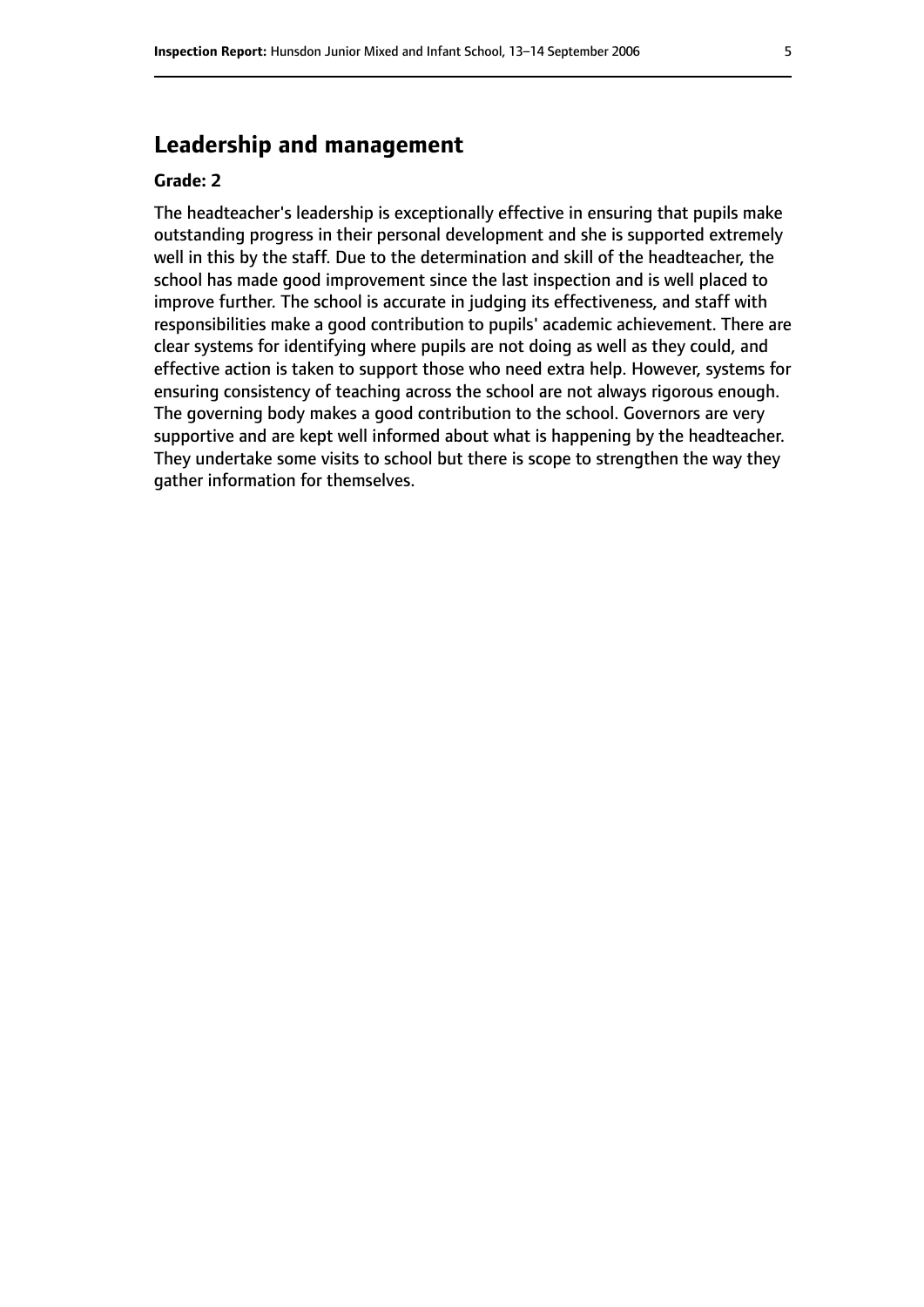**Any complaints about the inspection or the report should be made following the procedures set out inthe guidance 'Complaints about school inspection', whichis available from Ofsted's website: www.ofsted.gov.uk.**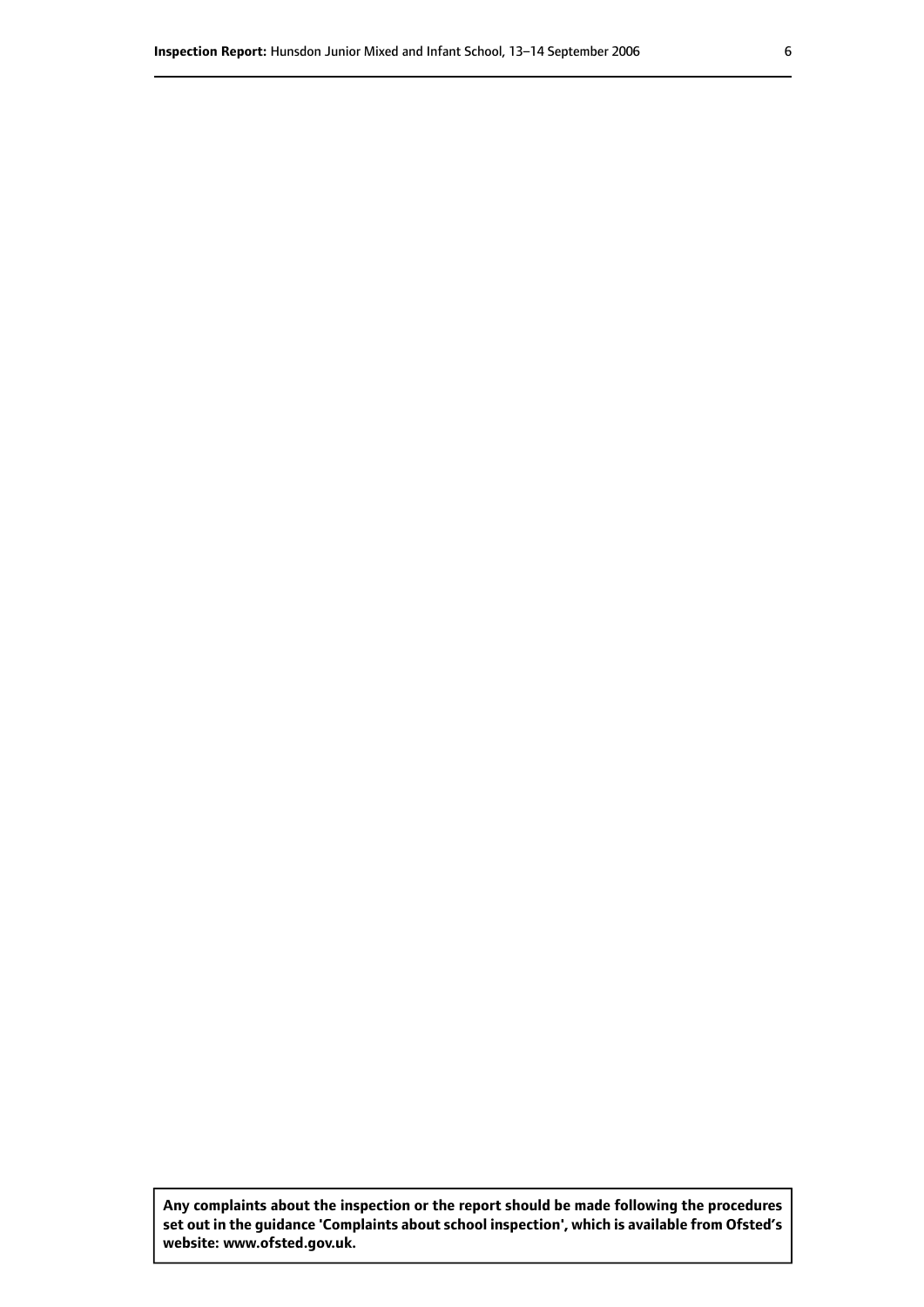# **Inspection judgements**

| Key to judgements: grade 1 is outstanding, grade 2 good, grade 3 satisfactory, and grade 4 | School         |
|--------------------------------------------------------------------------------------------|----------------|
| inadeauate                                                                                 | <b>Overall</b> |

## **Overall effectiveness**

| How effective, efficient and inclusive is the provision of education, integrated<br>care and any extended services in meeting the needs of learners? |     |
|------------------------------------------------------------------------------------------------------------------------------------------------------|-----|
| How well does the school work in partnership with others to promote learners'<br>well-being?                                                         |     |
| The quality and standards in the Foundation Stage                                                                                                    |     |
| The effectiveness of the school's self-evaluation                                                                                                    |     |
| The capacity to make any necessary improvements                                                                                                      |     |
| Effective steps have been taken to promote improvement since the last<br>inspection                                                                  | Yes |

## **Achievement and standards**

| How well do learners achieve?                                                                               |  |
|-------------------------------------------------------------------------------------------------------------|--|
| The standards <sup>1</sup> reached by learners                                                              |  |
| How well learners make progress, taking account of any significant variations between<br>groups of learners |  |
| How well learners with learning difficulties and disabilities make progress                                 |  |

## **Personal development and well-being**

| How good is the overall personal development and well-being of the<br>learners?                                  |  |
|------------------------------------------------------------------------------------------------------------------|--|
| The extent of learners' spiritual, moral, social and cultural development                                        |  |
| The behaviour of learners                                                                                        |  |
| The attendance of learners                                                                                       |  |
| How well learners enjoy their education                                                                          |  |
| The extent to which learners adopt safe practices                                                                |  |
| The extent to which learners adopt healthy lifestyles                                                            |  |
| The extent to which learners make a positive contribution to the community                                       |  |
| How well learners develop workplace and other skills that will contribute to<br>their future economic well-being |  |

## **The quality of provision**

| How effective are teaching and learning in meeting the full range of the<br>learners' needs?          |  |
|-------------------------------------------------------------------------------------------------------|--|
| How well do the curriculum and other activities meet the range of needs<br>and interests of learners? |  |
| How well are learners cared for, guided and supported?                                                |  |

## **Annex A**

 $^1$  Grade 1 - Exceptionally and consistently high; Grade 2 - Generally above average with none significantly below average; Grade 3 - Broadly average to below average; Grade 4 - Exceptionally low.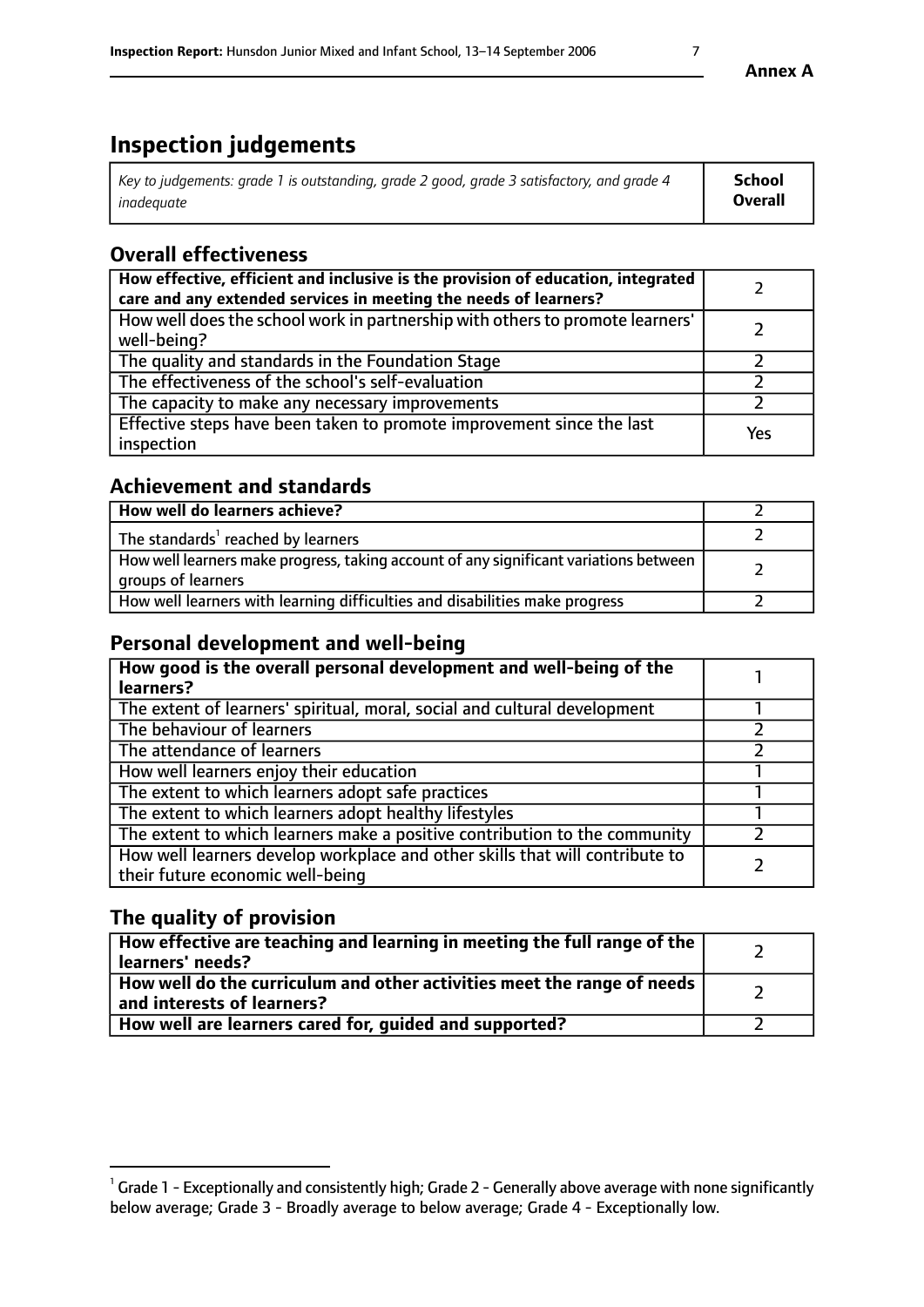# **Leadership and management**

| How effective are leadership and management in raising achievement<br>and supporting all learners?                                              |               |
|-------------------------------------------------------------------------------------------------------------------------------------------------|---------------|
| How effectively leaders and managers at all levels set clear direction leading<br>to improvement and promote high quality of care and education |               |
| How effectively performance is monitored, evaluated and improved to meet<br>challenging targets                                                 |               |
| How well equality of opportunity is promoted and discrimination tackled so<br>that all learners achieve as well as they can                     |               |
| How effectively and efficiently resources, including staff, are deployed to<br>achieve value for money                                          | $\mathcal{P}$ |
| The extent to which governors and other supervisory boards discharge their<br>responsibilities                                                  |               |
| Do procedures for safequarding learners meet current government<br>requirements?                                                                | Yes           |
| Does this school require special measures?                                                                                                      | No            |
| Does this school require a notice to improve?                                                                                                   | <b>No</b>     |